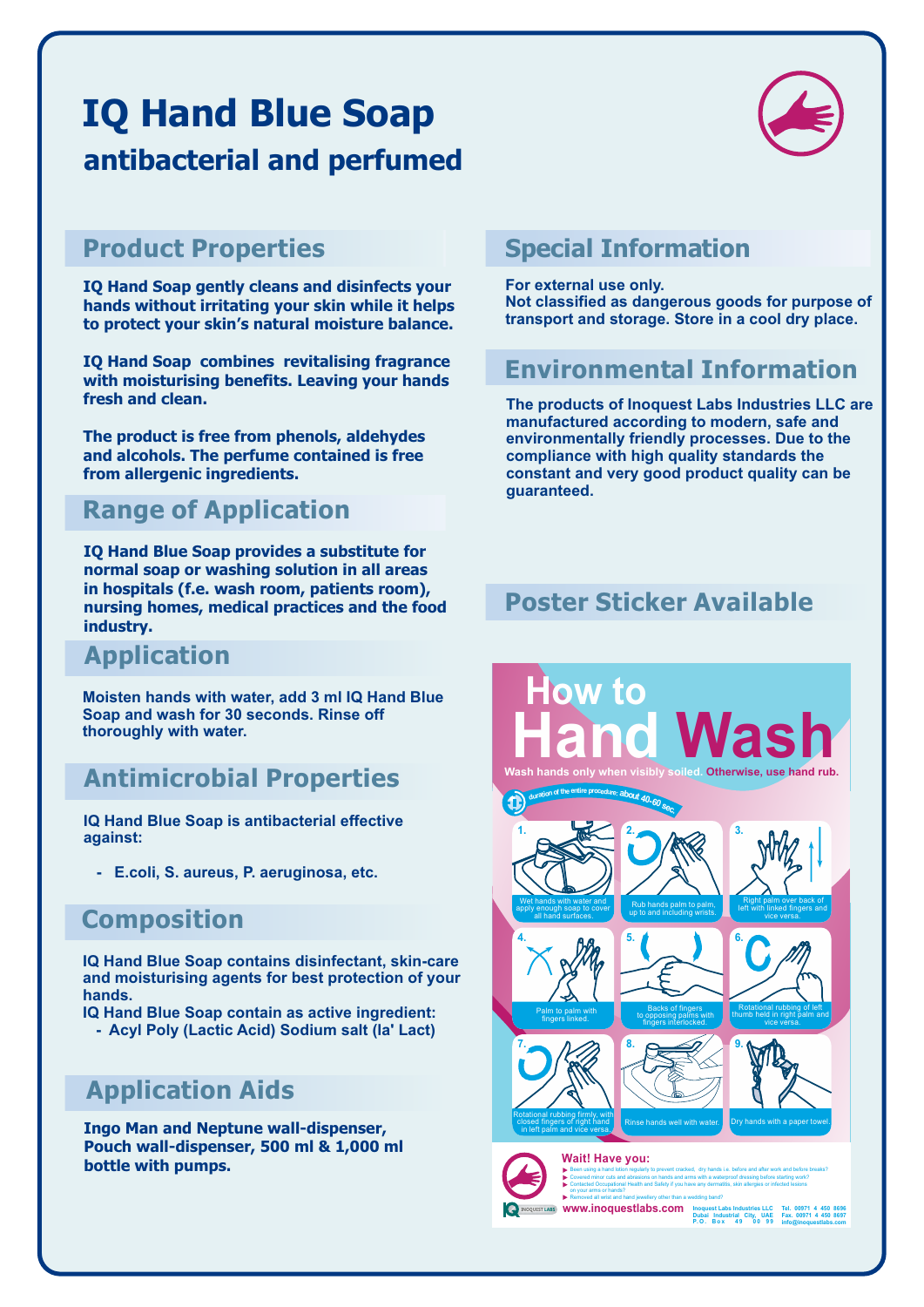

**Colorless**



# **IQ Hand Blue Soap antibacterial and perfumed**

**IQ Hand Blue Soap gently cleans and disinfects your hands without irritating your skin while it helps to protect your skin's natural moisture balance.** 

**IQ Hand Blue Soap combines revitalising fragrance with moisturising benefits.** 

**Leaving your hands fresh and clean.**

**IQ Hand Blue Soap contains disinfectant, skin-care and moisturising agents for best protection of your hands.**

**IQ Hand Blue Soap contains Acyl Poly (lactic acid) Sodium Salt as active compound.** 

| <b>Description</b>    | U/M ml Type |      | <b>Pack Size</b> | <b>Item Code</b> |
|-----------------------|-------------|------|------------------|------------------|
| Pouch, Tubular Nozzle | 1000        | Pump | 12 per Box       | I 02 037 0012    |
| Pouch, Round Nozzle   | 1000        | Pump | 12 per Box       | I 02 037 0112    |
| Neptune Bottle        | 1000        | Pump | 08 per Box       | I 02 037 0008    |
| <b>EURO Bottle</b>    | 1000        | Cap  | 08 per Box       | I 02 037 0088    |
| <b>EURO Bottle</b>    | 1000        | Pump | 08 per Box       | I 02 037 0083    |
| Desktop Bottle        | 500         | Pump | 06 per Box       | I 02 037 0006    |



### **IQ Hand Soap antibacterial and perfumed**

**IQ Hand Soap gently cleans and disinfects your hands without irritating your skin while it helps to protect your skin's natural moisture balance.** 

**IQ Hand Soap combines revitalising fragrance with moisturising benefits.** 

**Leaving your hands fresh and clean.**

**IQ Hand Soap contains disinfectant, skin-care and moisturising agents for best protection of your hands.**

**IQ Hand Soap contains Acyl Poly (lactic acid) Sodium Salt as active compound.**

| <b>Description</b>    | U/M ml Type |      | <b>Pack Size</b> | <b>Item Code</b> |
|-----------------------|-------------|------|------------------|------------------|
| Pouch, Tubular Nozzle | 1000        | Pump | 12 per Box       | I 02 044 0012    |
| Pouch, Round Nozzle   | 1000        | Pump | 12 per Box       | I 02 044 0112    |
| Neptune Bottle        | 1000        | Pump | 08 per Box       | I 02 044 0008    |
| <b>EURO Bottle</b>    | 1000        | Cap  | 08 per Box       | I020440088       |
| <b>EURO Bottle</b>    | 1000        | Pump | 08 per Box       | I020440083       |
| Desktop Bottle        | 500         | Pump | 06 per Box       | I 02 044 0006    |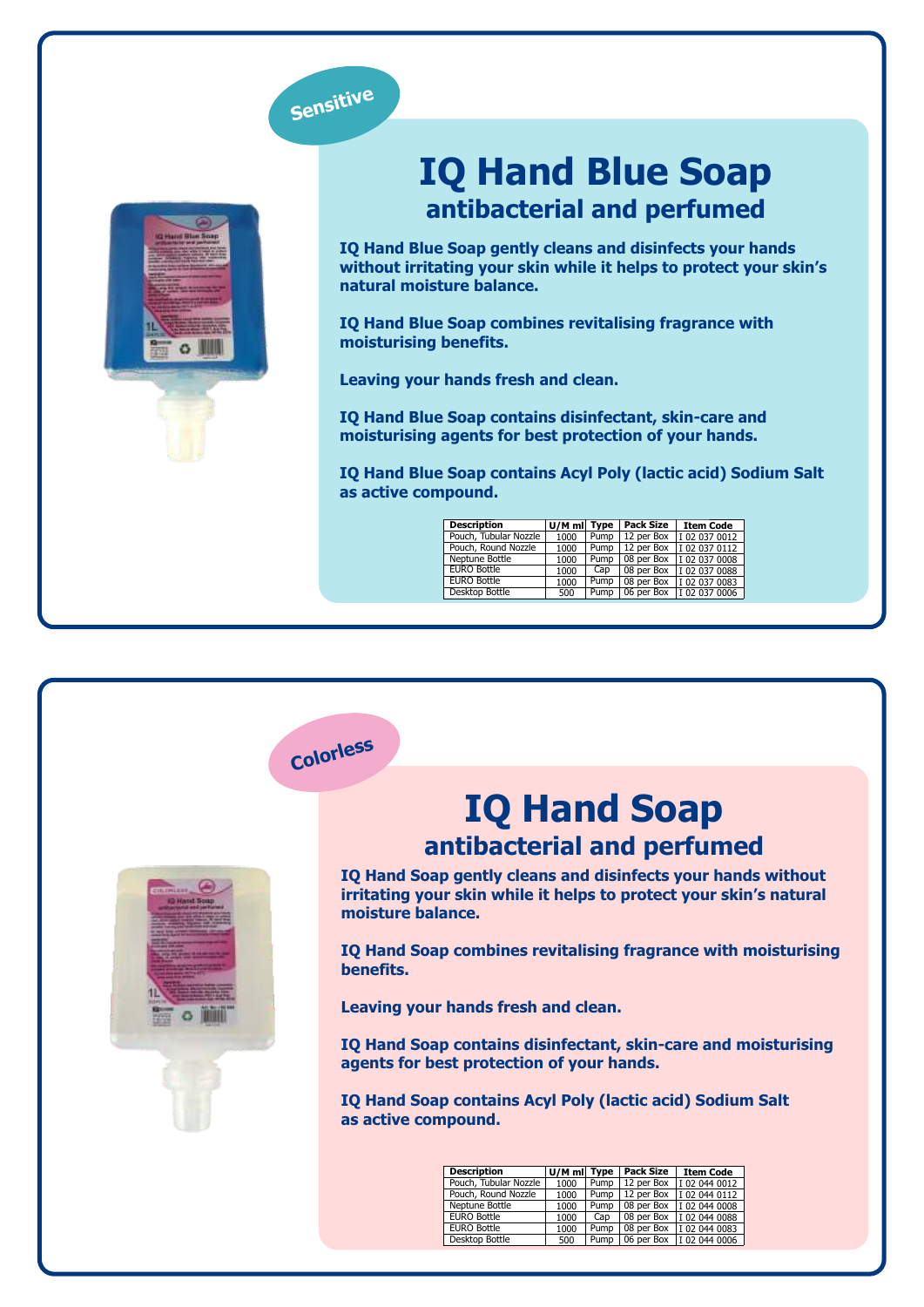# **IQ Antimicrobial Soap**

#### *antimicrobial w***as***hing lotion for skin and hands*

- fast acting
- for MRSA/ORSA/VRE decontamination
- contains Polyhexanide

active against Acinetobacter baumannii



# **Alcohol free**

### *Product Properties*

*IQ Anti Microbial Soap* is a decontaminating washing lotion for hands, skin and hair, displaying excellent cleaning properties. *IQ Anti Microbial Soap* both cleans and decontaminates skin and hands ensuring effective interruption of the chain of infection.

*IQ Anti Microbial Soap* is suitable for hygienic hand washing according to the European standard EN 1499 and DGHMguidelines (DGHM: German Society for Hygiene and Microbiology), as well as for body washing in cases of MRSA contamination (MRSA: multi-resistant Staphylococcus aureus) or contamination with other antibiotic-esistant pathogens such as vancomycin-resistant enterococci (VRE).

Due to its skin-friendly pH-value, its refatting properties and the active ingredient Polyhexanide of which skin and mucous membranes are exceptionally tolerant, *IQ Anti Microbial Soap* equals the skin-caring properties of gentle washing lotions.

Within 30 seconds, *IQ Anti Microbial Soap* is comprehensively effective against bacteria and fungi acc. to EN 1499 and DGHM-guidelines for hygienic hand washing, and effective against HBV/HIV and Vaccinia viruses. MRSA pathogens are successfully eliminated after only 30 seconds, as proven in testing with 8 different MRSA strains acc. to European standard EN 1040. Additionally, *IQ Anti Microbial Soap* has proven its effectiveness against the MRSA strain ATCC 33591 and the common Staphylococcus aureus strain ATCC 6538. *IQ Anti Microbial Soap* is also fast acting against Acinetobacter baumannii.

The product is free from phenols, aldehydes, alcohols and colourants. The perfume contained is free from allergenic ingredients acc. to EU Cosmetics Directive.

#### *Range of Application*

Hygienic handwashing according to EN 1499 and DGHM/VAH. Decontaminating body washing.

*IQ Anti Microbial Soap* provides a substitute1for normal soap or washing lotion in all areas in the food sector/industry, hospitals, nursing homes and medical practices.

*IQ Anti Microbial Soap* is optimally suite for use in cases of heavy organic soiling with protein, blood and fat, e.g. for prophylaxis against infections in kitchens, hospitals, nursing homes as well as in the food industry. Especially before and after medical examinations as well as other medical and nursing activities, the application of *IQ Anti Microbial Soap* ensures successful interruption of the chain of infection.

For kitchen staff and cleaning personnel the application of *IQ Anti Microbial Soap* also interrupts the chain of infection from hand to hand and from hands to objects.

Suitable for gentle skin cleansing and deodorization for incontinent patients, prior to operations or for bedridden patients.

*IQ Anti Microbial Soap* is suitable for skin decontamination and body washing, especially for patients with MRSA contamination or contamination with other antibiotic-resistant pathogens such as vancomycin-resistant enterococci (VRE), and for all applications requiring decontaminating body washing. Also suitable for sensitive skin and transition areas between skin and mucous membranes, e.g. for genital area washing.

*IQ Anti Microbial Soap* can be used for washing hair, especially in cases of dry scalp, scale formation and itching of the scalp.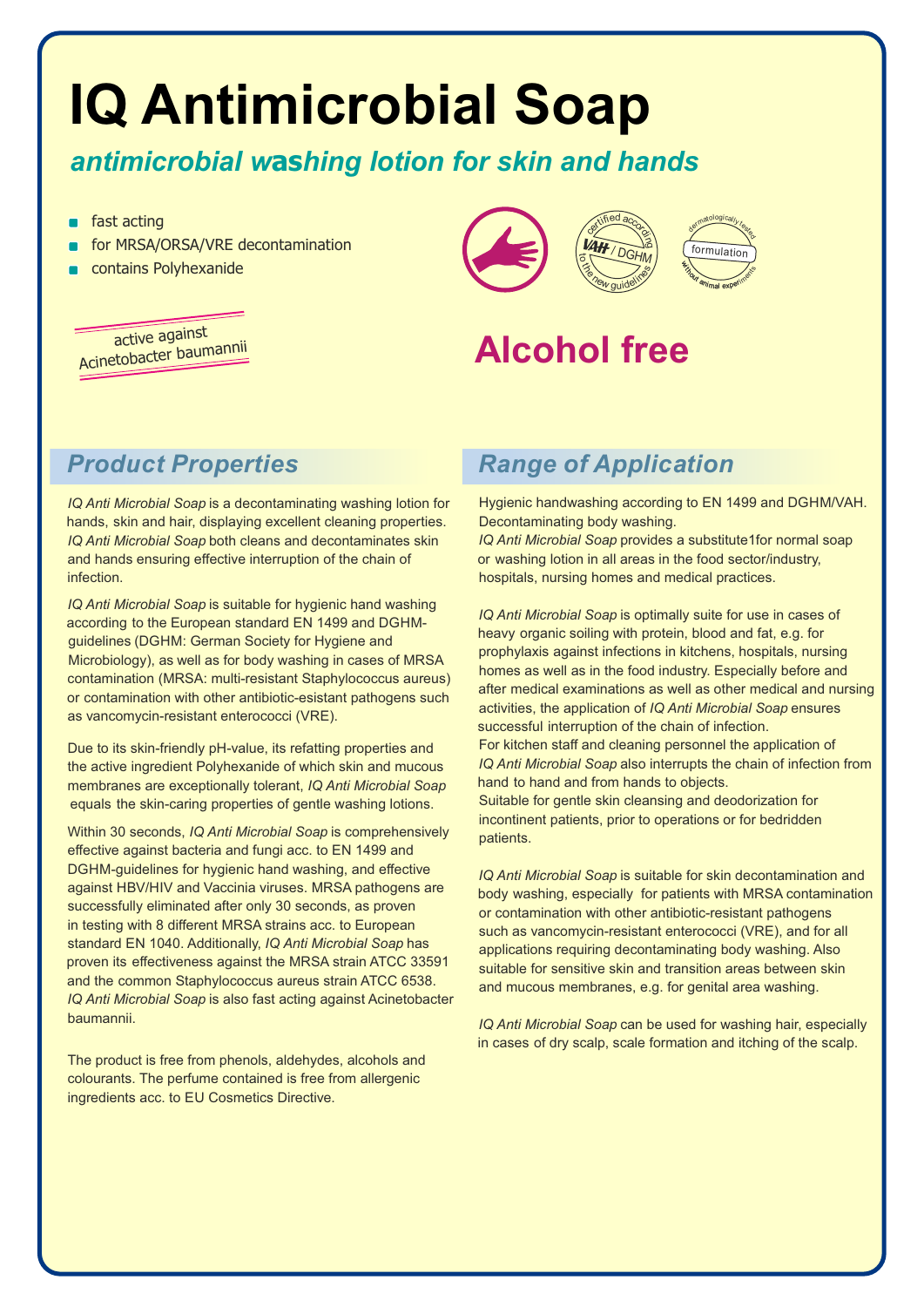#### *Application*

Hygienic handwash according to DGHM/VAH/EN 1499: Moisten hands with 10 ml of water, add 3 ml of *IQ Anti Microbial Soap* and wash for 30 seconds. Rinse off thoroughly with water.

Body washing in cases of MRSA contamination:

#### Option 1:

Apply *IQ Anti Microbial Soap* directly to the moistened skin or use a moistened sponge or wash cloth. Carefully clean the skin. After at least 30 seconds of exposure time, rinse the treated skin areas with clear water. For shower baths and washing hair *IQ Anti Microbial Soap* can be used just like any ordinary cleansing or skin care Product.

#### Option 2:

Prepare a ready-to-use washi4g solution (25 % solution) of *IQ Anti Microbial Soap* by adding 3 parts of water to 1 part of *IQ Anti Microbial Soap* and mixing thoroughly. The solution can be applied directly to the dry skin. Carefully clean the skin. After at least 30 seconds of application time, rinse the treated skin areas with clear water.

It is recommended to rinse the treated skin areas thoroughly with clear water after 30 seconds exposure time. This is especially important for patients with very sensitive skin or for immunosuppressive/bedridden patients.

#### *Antimicrobial Properties*

*IQ Anti Microbial Soap* is antimicrobially effective against:

- bacteria (incl. MRSA and Acinetobacter baumannii
- yeasts (Candida albicans)
- viruses (HBV/HIV/HCV/BVDV/Influenza-/Vaccinia viruses)

Exposure time: **30 sec**

#### *Composition*

100 g contain as active ingredient: 0.995 g Polyhexamethylenebiguanide (Polyhexanide).

#### *Special Information*

Toxic to aquatic organisms, may cause long-term adverse effects in the aquatic environment. This material and its container must be disposed of in a safe way.

#### *Expert Opinions*

Prof. Dr. Schubert, Hygienist, Frankfurt/M.: Expert's report acc. to DIN EN 1499/DGHM-guidelines on the suitability of *IQ Anti Microbial Soap* for hygienic handwash. Prof. Dr. Marth, Hygienist, Graz: Expert's report acc. to DIN EN 1499/DGHM-guidelines on the suitability of *IQ Anti Microbial Soap* for hygienic handwash. Prof. Werner, Hygienist, Schwerin: Expert's report on Acinetobacter baumannii bactericidal activity acc. to prEN 13727. Dr. Steinmann, Virologist, Bremen: Expert's report on BVDV/HCV virucidal activity. Expert's report on Vaccinia virucidal activity. Dr. Käflein, Hygienist, Gießen: Expert's report on MRSA effectiveness. Derma Consult GmbH, Alfter: Dermatological report on *IQ Anti Microbial Soap*.

### *Delivery Unit*

| single unit    | delivery unit      | <b>Type</b> | <b>Type</b>                 |
|----------------|--------------------|-------------|-----------------------------|
| 500 ml bottle  | $10 \times 500$ ml | EURO B      | Desktop Bottle              |
| 1000 ml bottle | 8x1                | EURO B      | <b>Neptune</b>              |
| 1000 ml pouch  | $12 \times 11$     |             | round nozzle tubular nozzle |

#### *Application Aids*

Ingo Man wall-dispensers, Neptune wall dispensers, Tubular Nozzle wall dispensers, Round Nozzle wall dispensers ( 500 ml & 1000 ml ) and bottle pumps.

#### *Environmental Information*

The products of Inoquest Labs Industries LLC are manufactured according to modern, safe and environmentally friendly processes. Due to the compliance with high quality standards the constant and very good product quality can be guaranteed.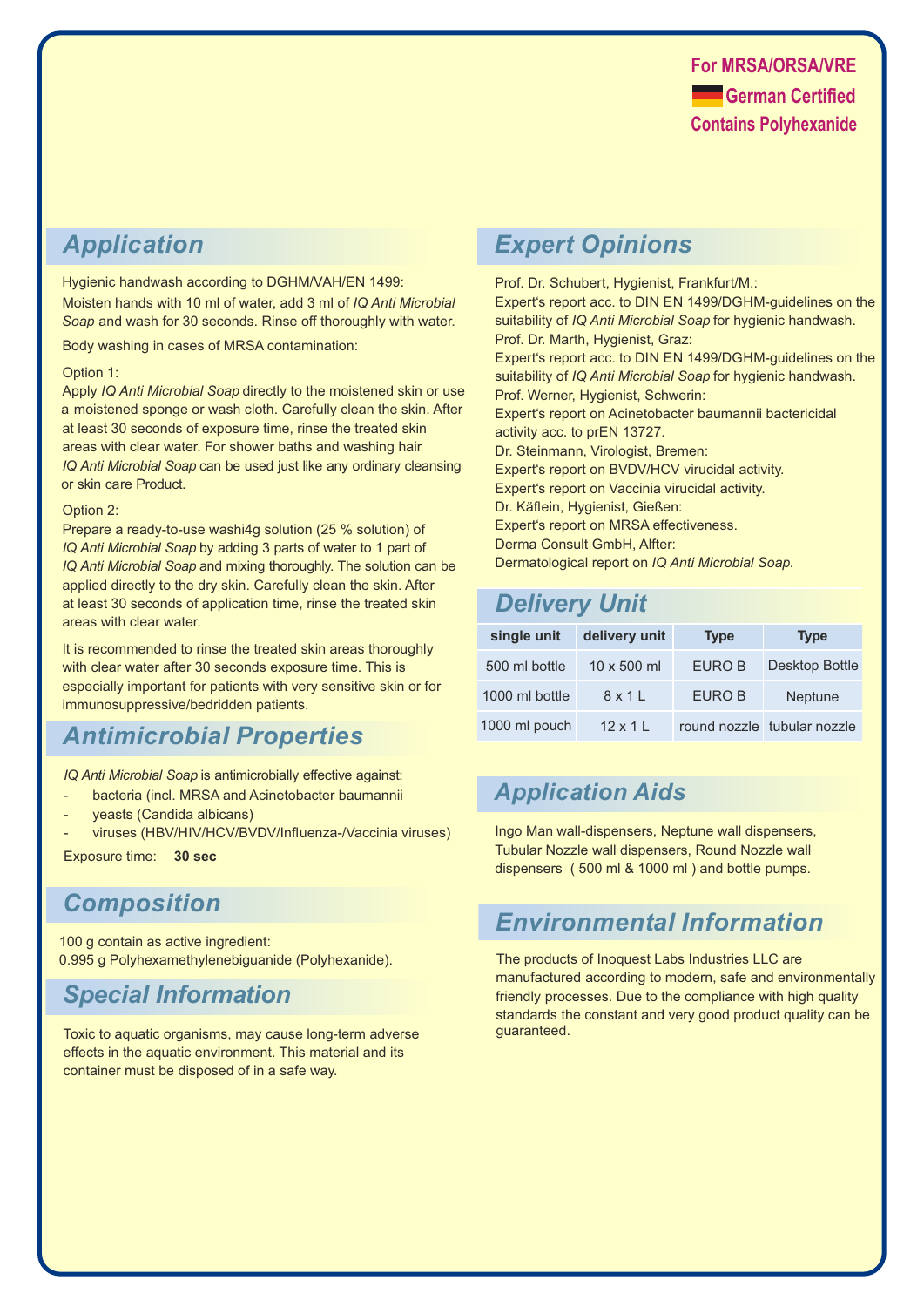



# **IQ Derma Foam non alcoholic hand sanitiser foam**

**IQ DERMA Foam is a water based alcohol free hand disinfectant. It is ready to use and a perfect alternative to alcohol based hand sanitizer. Due to its formula it has a wide range of Bactericidal and Fungicidal effects and is partially Virucidal in 30 seconds (E.coli, C.albicans, H5N1/H1N1). IQ DERMA Foam has a residual effect and remains active after drying off hands for a short period of time. It contains mild perfume and skin emollients to keep hands soft and conditioned without dryness.** 

**Application: Apply 3 ml foam on dry hands and rub thoroughly at least 30 seconds until hands are completely dry. DO NOT USE WATER.**

**IQ Derma Foam contains Didecyl dimethyl ammonium chloride as active compound plus auxiliary substances.**

| Q DERMA Foam<br>ativitable feared sand later                                                                                                                                                                                                                                                                                    |
|---------------------------------------------------------------------------------------------------------------------------------------------------------------------------------------------------------------------------------------------------------------------------------------------------------------------------------|
| Spitate Huasi In a wone banal abullet the In-<br>Auctionals of a training and and a permit determine<br>Australian program contains dealers at the contact of<br>a visite range of Marketsche nick Fungfordal offers is a<br>pennis director of its woman's third. Calv-<br>two critery is detailed book risk a capacity offert |
| version private play doorse off history for a subsidial<br>of them. In cranging cell & particular lane rights state<br>tera current sulla gondi prodottoredi selficepit dell<br><b>Rain I as a municipal assurance assurance at most of-</b>                                                                                    |
| <b>Miller A. A. Art Law P. And A. Company and Allen</b><br><b>SERVICE MARINE</b><br>Fore enty. Mind. Including graded.<br><b>FAIR ROOM OF DISABILITIES</b><br><b><i><u>STATE OF LIBER</u></i></b>                                                                                                                               |
| <b>PERSONAL ANGELES AND AT LUXURY 1</b><br><b>RYST WITHIN CO., POLEN &amp; LIGHTER HIRES</b><br><b>PERMIT SALE AFT.</b>                                                                                                                                                                                                         |
| ÷<br>A VA<br>-                                                                                                                                                                                                                                                                                                                  |
|                                                                                                                                                                                                                                                                                                                                 |
|                                                                                                                                                                                                                                                                                                                                 |
|                                                                                                                                                                                                                                                                                                                                 |
|                                                                                                                                                                                                                                                                                                                                 |

| <b>Description</b> |      |     | U/M mil Type   Pack Size   Item Code |
|--------------------|------|-----|--------------------------------------|
| Neptune Bottle     | 1000 |     | Pump   08 per Box   I 02 056 0008    |
| EURO Bottle        | 1000 | Cap | 08 per Box   I 02 056 0088           |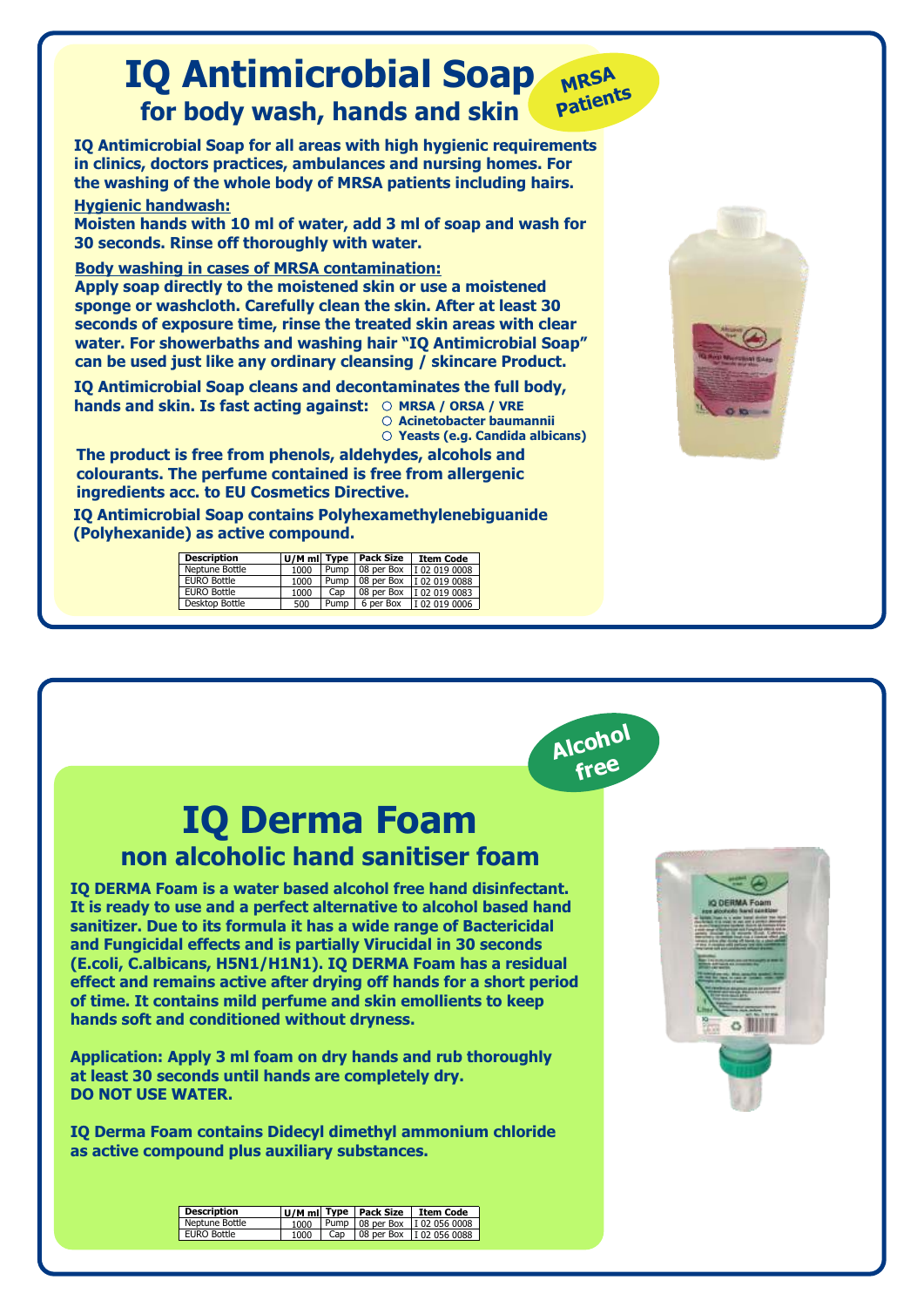

**Colorless Unperfumed**



# **IQ Green Flow Soap antibacterial and slightly perfumed**

**IQ Green Flow Soap for gently cleaning of hands. A skin friendly preparation for all areas with hygienic requirements. Ideal for wash rooms. IQ Green Flow Soap has good foaming and cleaning properties and is slightly perfumed.**

**Range of application: Suitable for all wash rooms, industry, leisure and swimming pool facilities, but also for business and industry environments.** 

**IQ Green Flow Soap contains disinfectant, skin-care and moisturising agents for best protection of your hands.**

**IQ Green Flow Soap contains phenoxy ethanol as active compound.** 

| <b>Description</b>    | U/M ml Type |      | Pack Size  | <b>Item Code</b>           |
|-----------------------|-------------|------|------------|----------------------------|
| Pouch, Tubular Nozzle | 1000        | Pump | 12 per Box | I 02 038 0012              |
| Pouch, Round Nozzle   | 1000        | Pump |            | 12 per Box   I 02 038 0112 |
| Neptune Bottle        | 1000        | Pump |            | 08 per Box   I 02 038 0008 |
| <b>EURO Bottle</b>    | 1000        | Cap  |            | 08 per Box   I 02 038 0088 |
| <b>EURO Bottle</b>    | 1000        | Pump |            | 08 per Box   I 02 038 0083 |



# **IQ Hand Clear Soap antibacterial, unperfumed and colorless**

**IQ Hand Clear Soap washing preparation and simultaneously for cleaning and decontamination of hands. A skin friendly preparation for all areas with hygienic requirements without fragrance and dye. Ideal for kitchen and food environments. IQ Hand Clear Soap has good cleaning property also with protein and fat and good skin tolerance. Range of application: Suitable for all areas with requirements of hygiene, in wash rooms, industry, business, but also for kitchen and food industry environments.** 

**IQ Hand Clear Soap contains disinfectant, skin-care and moisturising agents for best protection of your hands.**

**IQ Hand Clear Soap contains phenoxy ethanol as active compound.** 

| <b>Description</b>    |      |      | U/M ml Type   Pack Size | <b>Item Code</b>                  |
|-----------------------|------|------|-------------------------|-----------------------------------|
| Pouch, Tubular Nozzle | 1000 |      | Pump   12 per Box       | I 02 035 0012                     |
| Pouch, Round Nozzle   | 1000 |      |                         | Pump   12 per Box   I 02 035 0112 |
| Neptune Bottle        | 1000 | Pump |                         | 08 per Box   I 02 035 0008        |
| <b>EURO Bottle</b>    | 1000 | Cap  |                         | 08 per Box   I 02 035 0088        |
| <b>EURO Bottle</b>    | 1000 | Pump |                         | 08 per Box   I 02 035 0083        |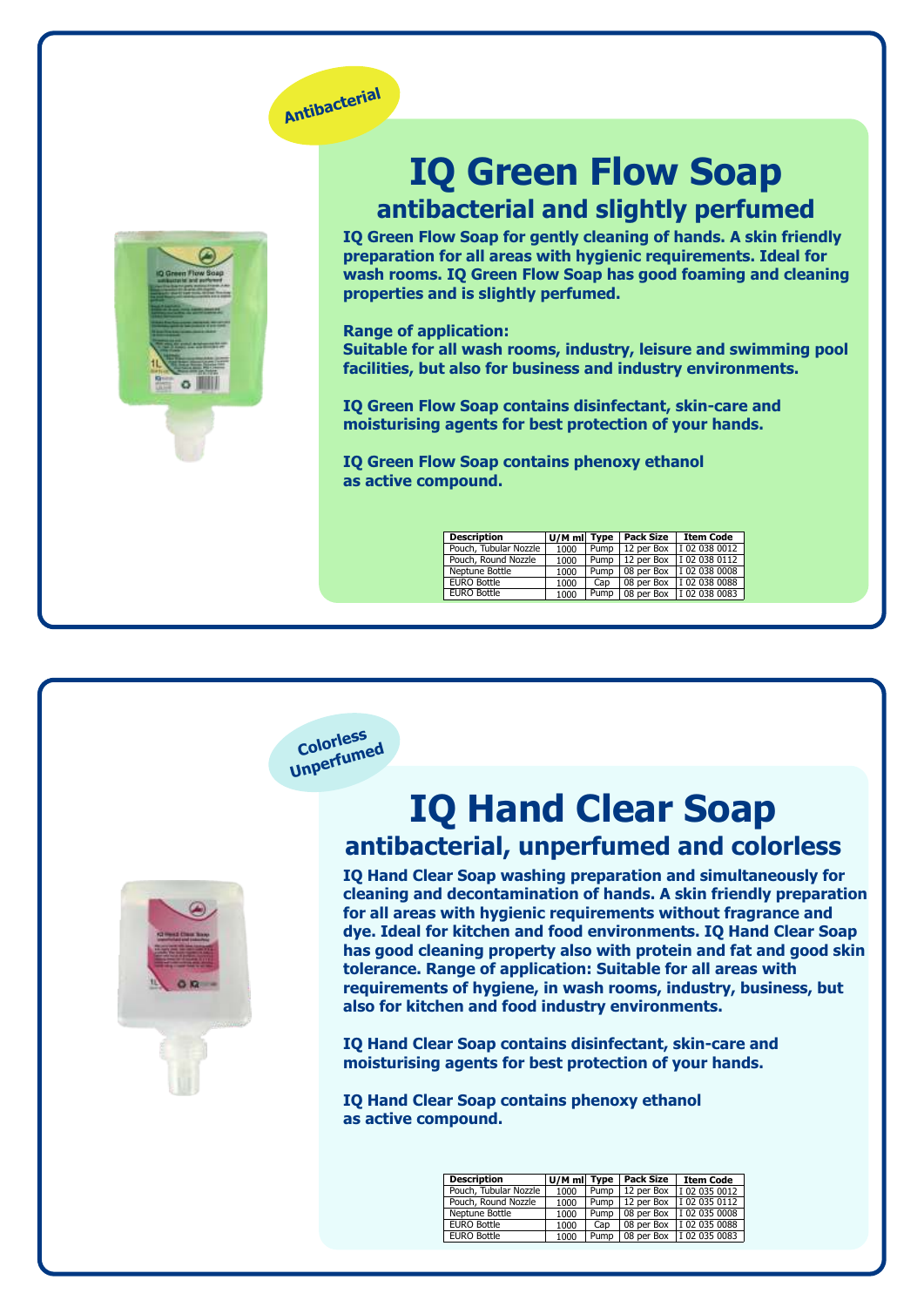

○ 開

# **IQ HEX Wash for hands and skin**

**IQ HEX Wash is an antimicrobial hand and skin cleansing antiseptic. IQ HEX Wash cleans and disinfects hands and skin with long remanent effect. It is also used as a preoperative hand and skin preparation.**

**IQ HEX Wash contains skin-care and moisturizing agents for best protection of skin. For external use only. When using this product do not use near the eyes.**

**IQ HEX Wash contains chlorhexidine gluconate 4% as active compound.**

| <b>Description</b>    |      |      | U/M ml Type   Pack Size | <b>Item Code</b>           |
|-----------------------|------|------|-------------------------|----------------------------|
| Pouch, Tubular Nozzle | 1000 |      | Pump   12 per Box       | I 02 042 0012              |
| Pouch, Round Nozzle   | 1000 | Pump |                         | 12 per Box   I 02 042 0112 |
| Neptune Bottle        | 1000 | Pump |                         | 08 per Box   I 02 042 0008 |
| <b>EURO Bottle</b>    | 1000 | Cap  |                         | 08 per Box   I 02 042 0088 |
| <b>EURO Bottle</b>    | 1000 | Pump |                         | 08 per Box   I 02 042 0083 |

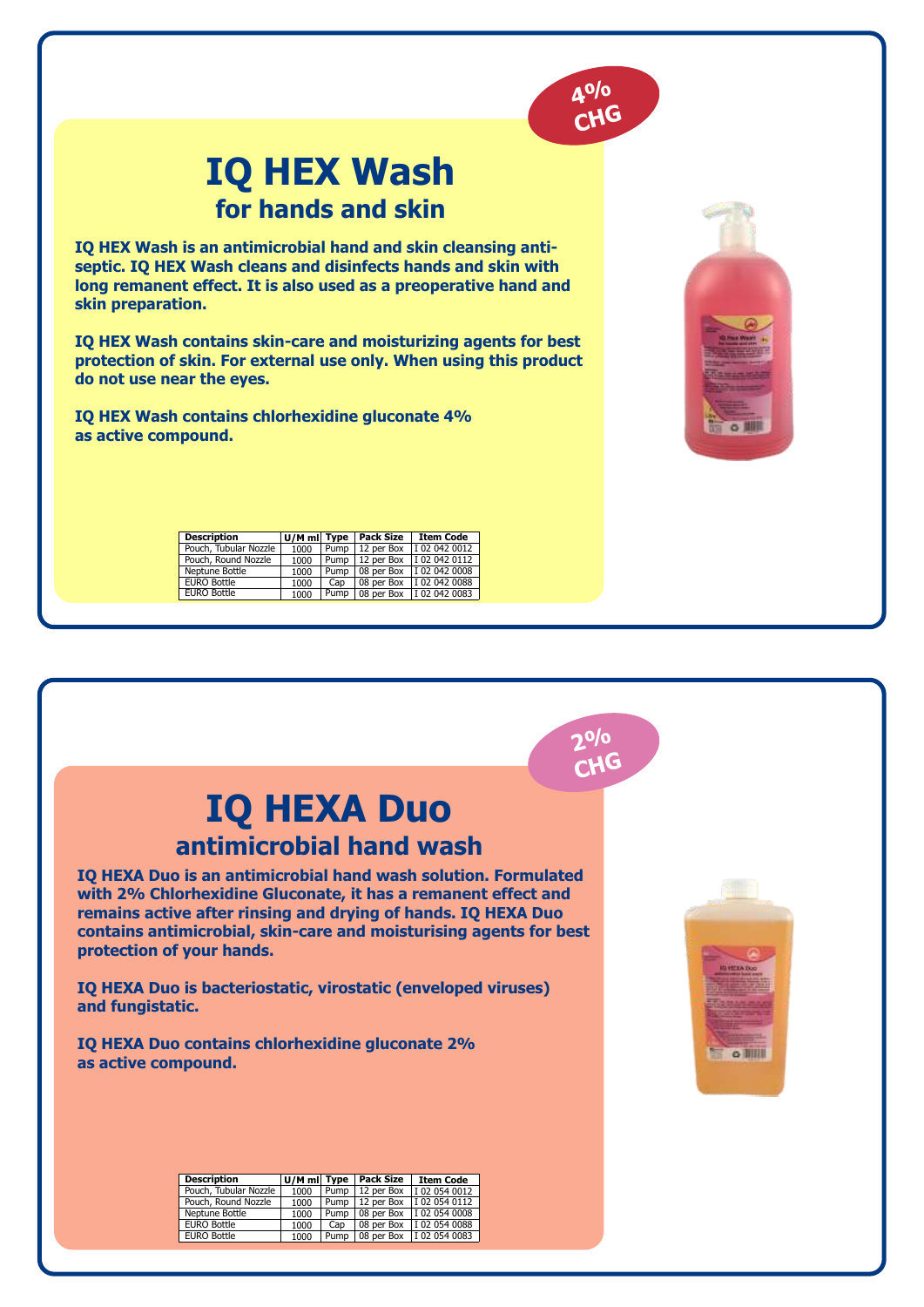#### **2% CHG**



# **IQ HEXA Derm classic skin and hand antiseptic**

**IQ HEXA Derm classic is a skin antiseptic with remanent effect. Used as skin antiseptic before invasive / surgical operations and general hygiene applications. Effective against viruses, bacteria and fungi. With its cationic structure, chlorhexidine gluconate bonds strongly with the tissue and continues to show its protective property up to 24 hr. after application. The absorption of chlorhexidine gluconate from the skin is almost negligible.**

**IQ HEXA Derm classic is well tolerated by the skin.**

- **no parfume**
- **no dye**
- **alcohol free**

**Antimicrobial Properties: Virus inactivating (HBV, HCV, HIV), Bactericidal, Fungicidal** 

**IQ HEXA Derm classic contains chlorhexidine gluconate 2% as active compound plus auxiliary substances.**

| <b>Description</b>    |      |      | U/M ml  Type   Pack Size | <b>Item Code</b>                  |
|-----------------------|------|------|--------------------------|-----------------------------------|
| Pouch, Tubular Nozzle | 1000 | Pump |                          | 12 per Box   I 02 060 0012        |
| Pouch, Round Nozzle   | 1000 |      |                          | Pump   12 per Box   I 02 060 0112 |
| Neptune Bottle        | 1000 | Pump |                          | 08 per Box   I 02 060 0008        |
| <b>EURO Bottle</b>    | 1000 | Cap  |                          | 08 per Box   I 02 060 0088        |
| <b>EURO Bottle</b>    | 1000 | Pump |                          | 08 per Box   I 02 060 0083        |



| <b>Description</b>    | U/M ml Type |      | Pack Size  | <b>Item Code</b>           |
|-----------------------|-------------|------|------------|----------------------------|
| Pouch, Tubular Nozzle | 1000        | Pump | 12 per Box | I 02 061 0012              |
| Pouch, Round Nozzle   | 1000        | Pump |            | 12 per Box   I 02 061 0112 |
| Neptune Bottle        | 1000        | Pump |            | 08 per Box   I 02 061 0008 |
| <b>EURO Bottle</b>    | 1000        | Cap  |            | 08 per Box   I 02 061 0088 |
| <b>EURO Bottle</b>    | 1000        | Pump |            | 08 per Box   I 02 061 0083 |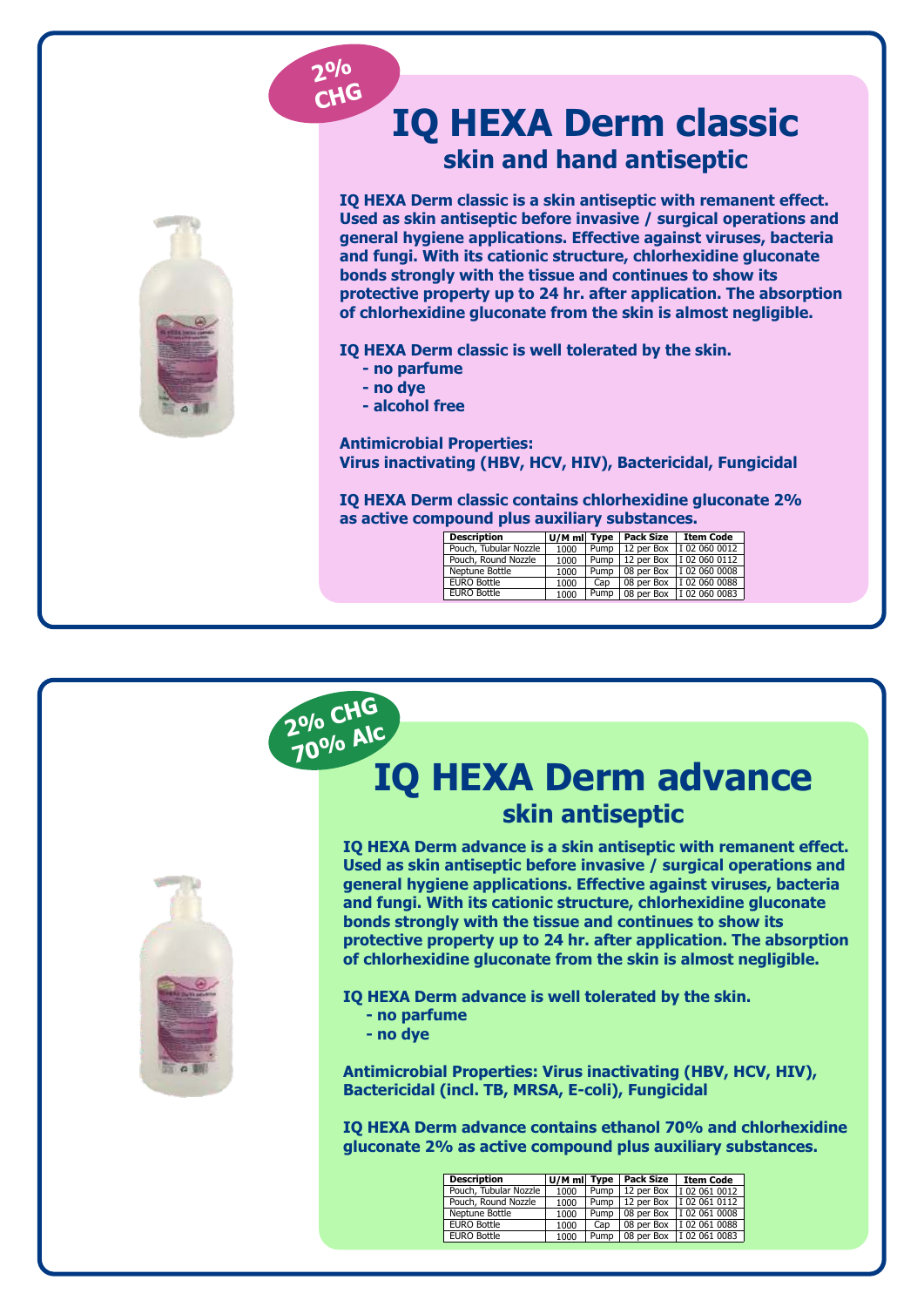

# **IQ Hand Sanitizer GEL aloe scent**

**Kills harmful bacteria and germs on your hands without irritating your skin while it helps to protect your skin's moisture balance. Leaving your hands fresh and clean.**

**IQ Hand Sanitizer contains skin-care and moisturizing agents for best protection of your hands. For external use only. When using this product do not use near the eyes.**

**Place enough product in your palm to thoroughly cover your hands. Rub hands together briskly until dry. Children under 6 years of age should be supervised when using this product.**

**Kills 99.99% of Germs.**

**IQ Hand Sanitizer contains 70% of alcohol as active compound. (Ethanol & Propan-2-ol)**

| <b>Description</b>    | U/M mi Type |      | <b>Pack Size</b> | <b>Item Code</b>           |
|-----------------------|-------------|------|------------------|----------------------------|
| Pouch, Tubular Nozzle | 1000        | Pump | 12 per Box       | I 02 048 0012              |
| Pouch, Round Nozzle   | 1000        | Pump | 12 per Box       | I 02 048 0112              |
| Neptune Bottle        | 1000        | Pump | 08 per Box       | I 02 048 0008              |
| <b>EURO Bottle</b>    | 1000        | Cap  | 08 per Box       | I 02 048 0088              |
| EURO Bottle           | 1000        | Pump |                  | 08 per Box   I 02 048 0083 |





# **IQ Hand Sanitizer GEL aloe scent**

**Kills harmful bacteria and germs on your hands without irritating your skin while it helps to protect your skin's moisture balance. Leaving your hands fresh and clean.**

**IQ Hand Sanitizer contains skin-care and moisturizing agents for best protection of your hands. For external use only. When using this product do not use near the eyes.**

**Place enough product in your palm to thoroughly cover your hands. Rub hands together briskly until dry. Children under 6 years of age should be supervised when using this product.**

**Kills 99.99% of Germs.**

**IQ Hand Sanitizer contains 70% of alcohol as active compound. (Ethanol & Propan-2-ol)**



**Pocket Bottle with clip-cap**

**50 ml**

**Description** Pocket Bottle with cap **U/M ml Type Pack Size Item Code**<br>
50 Cap 100 per Box 102 048 0050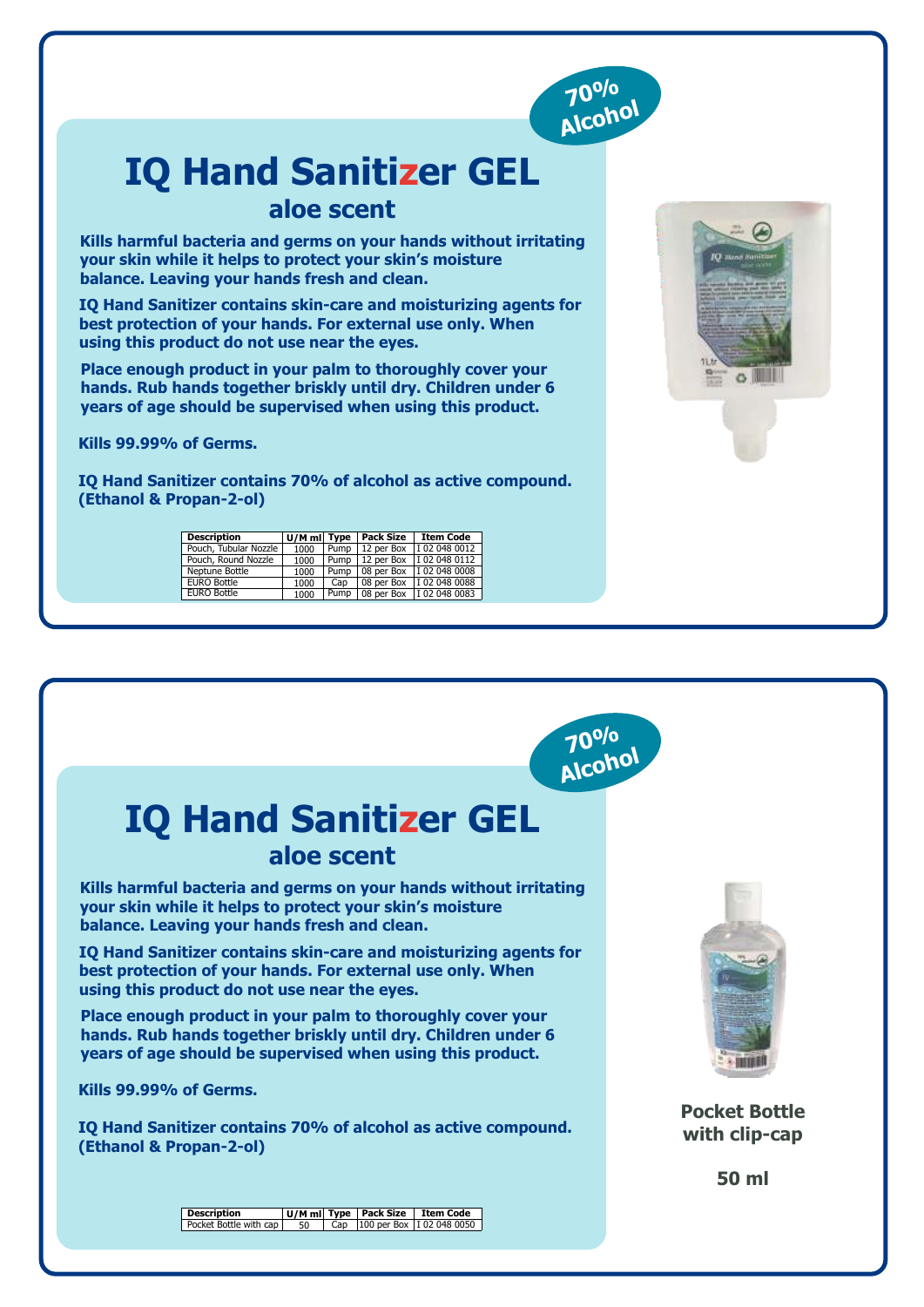

**51% Alcohol**



## **IQ C20 liquid hand and skin disinfectant alcohol-based rub-in preparation for hygienic hand disinfection**

**Effective spectrum: Bactericidal, tuberculocidal, fungicidal, virucidal against (enveloped viruses, e.g. Vaccinia viruses, HBV, HCV and HIV, SARS-Corona viruses as well as non-enveloped viruses, e.g. rota viruses, noro viruses).**

**Effective spectrum: Bactericidal, tuberculocidal, fungicidal, virucidal against (enveloped viruses, e.g. Vaccinia viruses, HBV, HCV and HIV, SARS-Corona viruses as well as non-enveloped viruses, e.g. rota viruses, noro viruses).**

**Application: For hygienic hand disinfection, rub IQ C20 into your hands and keep it wet for 30 seconds.**

**Notes: Observe the directions for use and safety precautions for alcohol-based disinfectants. Flash point: 19 C. For external use only. Not suitable for disinfecting mucous membranes or injured skin.** 

**VAH/DGHM listed. Tested in accordance with: EN 1500, EN 12791, EN 12054**

**100 g IQ C20 contains 63.1g 2-propanol (70%v/v) as active compound plus auxiliary substances.**

| <b>Description</b> |      |     | U/M mil Type   Pack Size | Item Code                         |
|--------------------|------|-----|--------------------------|-----------------------------------|
| Neptune Bottle     | 1000 |     |                          | Pump   08 per Box   I 02 009 0008 |
| EURO Bottle        | 1000 | Cap |                          | 08 per Box   I 02 009 0088        |



**IQ Hand Sanitiser Gel with skin care and moisturisers**

**Antimicrobial Hand Sanitiser Gel to reduce bacteria, viruses and fungi on the skin**

**IQ Hand Sanitiser Gel contains skin-care and moisturising agents for protecting and caring of skin and hands**

**Dermatologically and anti microbial tested in accordance with: EN13727, EN13624, EN14476**

 **German Certified**

**Kills 99.99% of Germs**

**IQ Hand Sanitiser contains 51% of alcohol as active compound. (Ethanol)**

| <b>Description</b>    | $U/M$ ml Type |      | <b>Pack Size</b> | <b>Item Code</b> |
|-----------------------|---------------|------|------------------|------------------|
| Pouch, Tubular Nozzle | 1000          | Pump | 12 per Box       | I 02 030 0012    |
| Pouch, Round Nozzle   | 1000          | Pump | 12 per Box       | I 02 030 0112    |
| Neptune Bottle        | 1000          | Pump | 08 per Box       | I 02 030 0008    |
| <b>EURO Bottle</b>    | 1000          | Cap  | 08 per Box       | I 02 030 0088    |
| <b>EURO Bottle</b>    | 1000          | Pump | 08 per Box       | I 02 030 0083    |
| Desktop Bottle        | 500           | Pump | 06 per Box       | I 02 030 0006    |